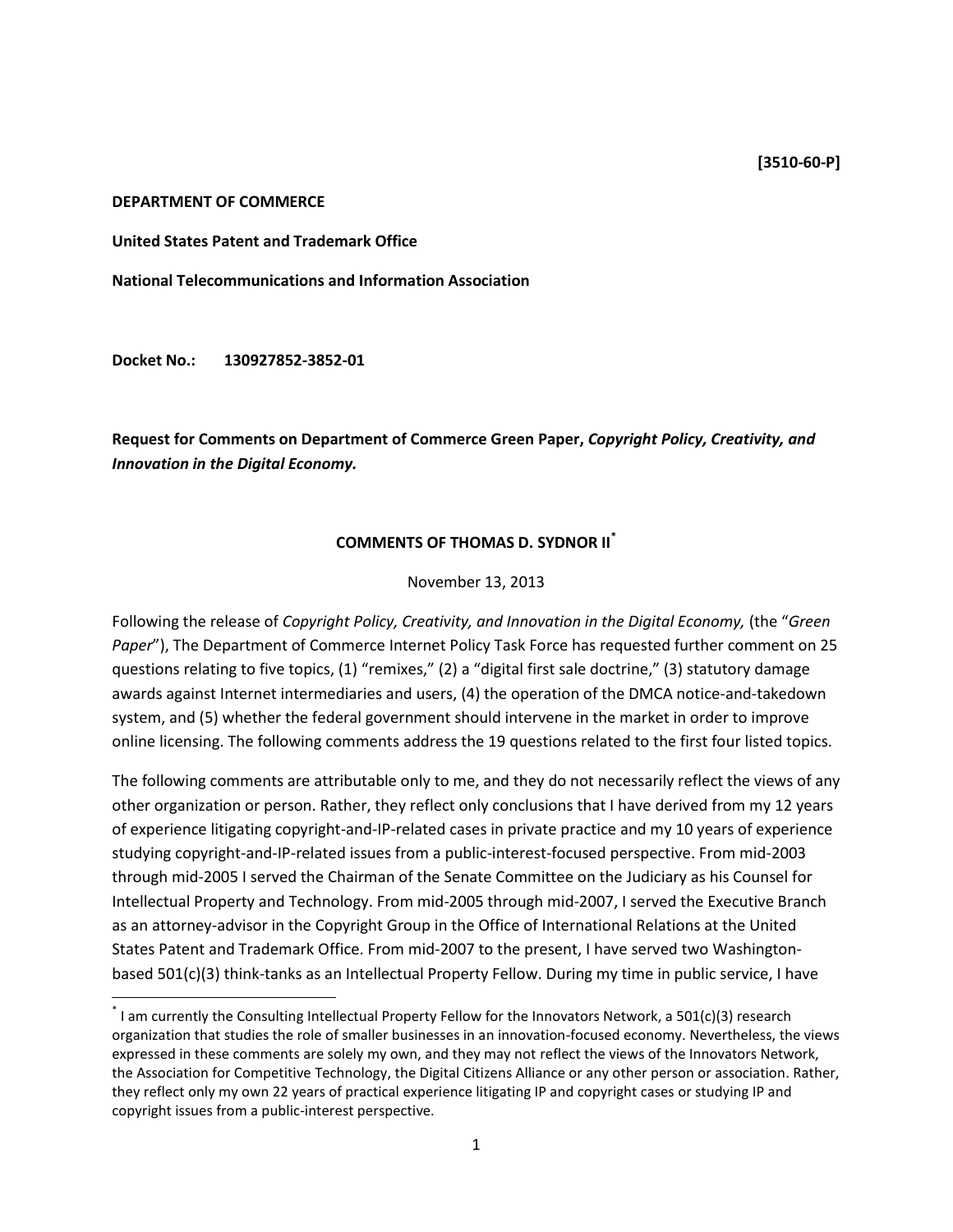conducted cutting-edge research on a diverse array of IP-related topics, including inadvertent filesharing, the U.S. implementation of the "making-available right" and—as discussed below—the broader implications of the 2011 *Non-Prosecution Agreement* between Google, Inc. and the federal government.

As to the four topics addressed in these comments, the Task Force has requested further comment on 19 questions. Almost all of these 19 questions focus mainly upon various ways that the exclusive rights of U.S. copyright owners, (or existing means of enforcing those rights), could be further limited, reduced, or restricted. I have no doubt that many academes, public-interest groups, content-distribution-related trade associations, and corporations have argued passionately and vigorously that the Task Force should call for existing copyrights and/or existing means of enforcing copyrights to be further limited, reduced or restricted. I thus commend the Task Force for taking such vigorously expressed concerns seriously enough to request further comment upon them.

Nevertheless, I must begin my response to the questions framed by the Task Force by noting the airs of self-interest or unreality that overhang all such demands for the Executive Branch to further narrow copyrights or copyright enforcement on the Internet. To hear some tell it, the real problem with the Internet of today is that there just is not enough unauthorized, uncompensated or compulsory copying, distribution and public performance of copyrighted works.

But that is just wrong. In fact, on the Internet today, U.S. copyright owners and policymakers confront levels of copyright infringement and mass piracy previously seen only in developing nations that have incrementally improved their own copyright-enforcement efforts only in response to U.S. pressure because rampant piracy long ago deprived them of domestic creative industries capable of raising any politically meaningful complaints. Indeed, Internet copyright piracy has now became so rampant that the Executive Branch initiated a complex, international effort to work with law-enforcement officials in New Zealand in order to apprehend Kim DotCom and extradite him to the United States so he, others, and Megaupload could be criminally prosecuted for intentionally inducing mass copyright piracy under the federal Racketeer Influenced and Corrupt Organizations, ("RICO"), Act—the first criminal RICO case that the federal government has ever brought against an alleged copyright infringer.

The Executive Branch deserves great credit for initiating that complex and difficult effort to bring criminal RICO charges against an alleged would-be Internet pirate king. Nevertheless, today, U.S. Attorneys at DoJ still continue their slow, uphill struggle to convince an ally as usually reliable as New Zealand to extradite to the United States an alleged criminal racketeer. So far, they have extracted from New Zealand only an apology from its Prime Minister to the alleged criminal racketeer Kim DotCom. Meanwhile, back here in the U.S., the Task Force was simultaneously besieged by so many domestic calls for more restraints on copyrights or their enforcement that it felt obliged to request further comment on four such proposals.

And yet, three of those four proposals are so absurd that they have compelled me to comment, at least briefly. My initial comments on these four proposals must be relatively brief for two reasons.

First, for reasons just noted, I regretfully suspect that the Task Force will be bombarded with misleading or nonsensical comments from many academes, "public-interest" groups, distribution-focused trade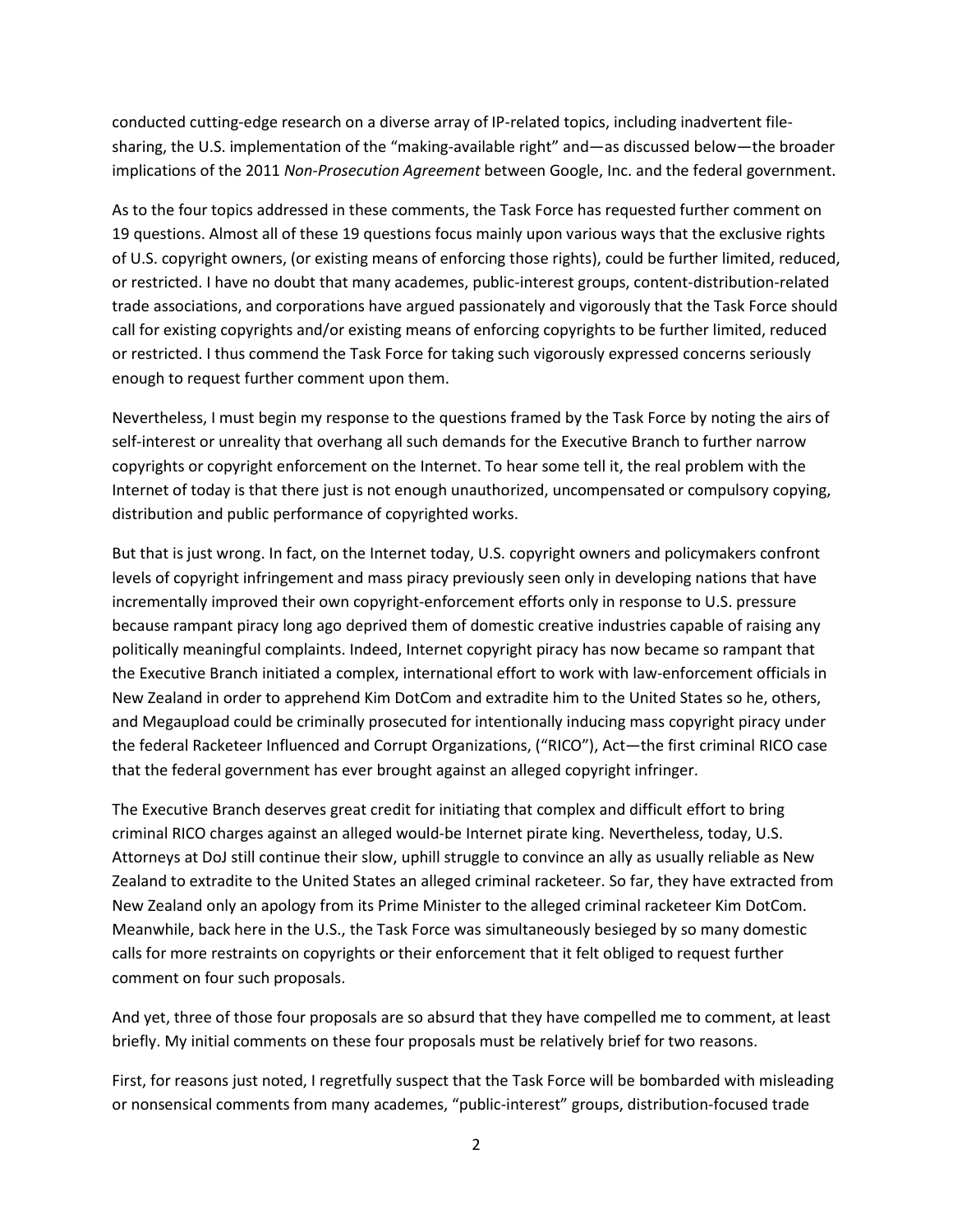associations and corporate producers of complementary goods, (like Internet content-distribution services). Consequently, I conclude that it will be more efficient for me to submit relatively brief comments that (1) address the major issues raised, (2) record my conclusion that none of these four proposals is supported by the sort of empirical evidence that the Task Force has requested, (3) briefly note the significance of some of my forthcoming research, and then (4) inform the Task Force that I am willing and able to discuss all five prescribed topics, (and if the Task Force wishes, the findings of my own relevant research), at the Task Force's proposed public meeting on December 12, 2013. After that meeting, I plan to submit detailed reply comments by the prescribed deadline of January 10, 2013.

Second, my initial comments will be brief because I am currently trying to complete and report upon the results of a highly relevant empirical-research project larger than any that I have ever undertaken, (and larger than any that I will ever again undertake from any position in the non-Google-funded publicinterest sector). I expect that empirical research to be completed by the end of the month, and it should be highly relevant to the Task Force. Indeed, I now believe that it should very strongly suggest that the problems that copyright owners face when trying to enforce copyrights on the Internet are just the "tip of the iceberg" of a much broader problem of Internet-intermediary lawlessness that now broadly threatens not only the enforceability of copyrights and trademarks, but also U.S. public safety and health, U.S. sovereignty, and the rule of law generally. I intend to provide the Task Force with the final results of my research as soon as it is ready for publication, which should occur well in advance of the public meeting that the Task Force has proposed to hold on December 12, 2013.

I believe that the results of my forthcoming research can inform the work of the Task Force because it was designed to further investigate the potentially broader significance of law-enforcement efforts previously undertaken by the Executive Branch and State law-enforcement officials. In 2011, those federal-state law-enforcement efforts culminated in a *Non-Prosecution Agreement* in which Google, Inc. avoided federal criminal prosecution by agreeing to accept corporate responsibility for seven years of egregious wrongdoing and to assume special duties intended to prevent further wrongdoing relating to the illegal promotion, importation and distribution of illegal controlled drugs, including highly addictive, habituating controlled narcotics.

By definition, that *Non-Prosecution Agreement* (the "*NPA*"), did not require Google, Inc. to admit that it had committed any federal wrongs or crimes. Nevertheless, the *NPA* did require Google to admit facts that—when compared with the elements of violations of the federal Controlled Substances Act and federal RICO Act—could enable reasonable persons to conclude that from at least 2003 through 2009, Google violated both the Controlled Substances Act and RICO by systematically and profitably aiding, abetting and conspiring with foreign drug traffickers who intended to sell illegal, unprescribed controlled drugs to American children and consumers.

When thus examined, the Google wrongdoing admitted in the *NPA* could be fairly described as "murderous." By 2003, Google knew that "rogue pharmacies" selling no-prescription controlled narcotics had killed and institutionalized American children. Nevertheless, for at least seven more years, Google admittedly chose to increase its own profits and market share by helping foreign traffickers of illegal controlled drugs to use AdWords to target the U.S. market.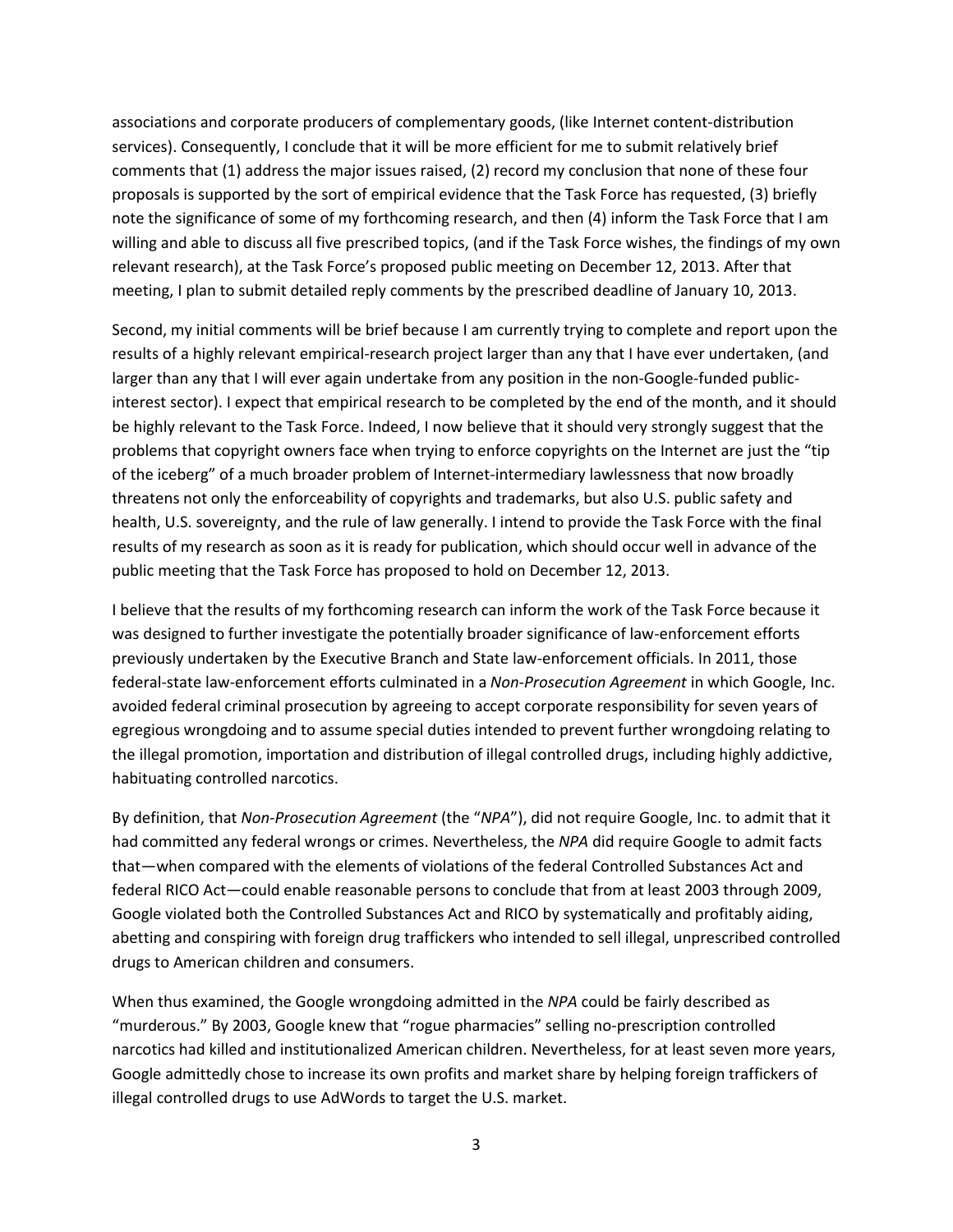Consequently, the Google wrongdoing admitted in the *NPA* can reasonably suggest that illegal trafficking of controlled drugs may have been only one element in a much broader pattern of illegal wrongdoing. If Google chose to treat dead or institutionalized American adults and children as the acceptable "collateral damage" of its efforts to use illegal trafficking in controlled drugs to increase its profits and market share, then it becomes difficult to imagine why it would not also have been using Internet search, hosting, and advertising to monetize other illegal activities—like massive copyright piracy—that would have been less likely to kill people and attract the attention of federal prosecutors. Consequently, some commentators warned that the controlled-drug-related wrongdoing admitted in the *NPA* could be the "tip of the iceberg"—the first admitted evidence of a much broader pattern of wrongdoing.

I realized that such concerns could be tested because advertisements differ from icebergs. Icebergs can be deadly because 90% of their mass can be invisible to human observers. But advertisements must be visible to humans in order to be effective. Therefore, if the controlled-drug-related wrongdoing admitted in the *NPA* might have been the first evidence of a much broader pattern of wrongdoing that could encompass even the copyright-related wrongdoing of interest to the Task Force, then a researcher could confirm or refute that possibility by conducting a comprehensive analysis of whether Google seemed to be reasonably enforcing all of its law-or-public-safety-related *Advertising Policies*.

I have conducted such a comprehensive analysis, and I am finalizing my report on its results. Unfortunately, those results appear to confirm what common sense could already suggest: in Google's case, the seven-year pattern of sustained, controlled-drug-related wrongdoing admitted in the *NPA* not only seems to have continued in the case of controlled drugs, it also seems to seems to extend far enough beyond that context to encompass wiretapping, hacking, sex trafficking, copyright piracy, counterfeiting, and other wrongs defined as predicate acts of "racketeering" within the meaning of the federal RICO Act and analogous state anti-racketeering laws.

It is one thing to ask copyright owners to defend themselves against specialized copyright-piracy operations like Grokster, Morpheus, KaZaA and LimeWire. It is quite another to conclude that we should restrict existing copyrights or copyright-enforcement mechanisms in ways that could tend to further compromise whatever existing capacity copyright owners may have to defend themselves against equally malign, but far more diversified, foes.

Consequently, I respectfully conclude that the Task Force should reject claims that this would be an opportune time to further narrow the scope of existing copyrights or to further constrain existing means of enforcing them. More specifically, I offer the following responses to the questions raised by the Task Force.

**The Task Force should not "recalibrate" statutory damages in cases involving online-service providers**:

I am unaware of any empirical evidence that proves that our judicial system's many existing mechanisms for preventing unjustly large damage awards of any kind have clearly failed in any case involving an online service provider. Indeed, given the appalling conduct of defendants like LimeWire LLC—conduct that I documented while working for USPTO—even existing settlements seem quite generous.